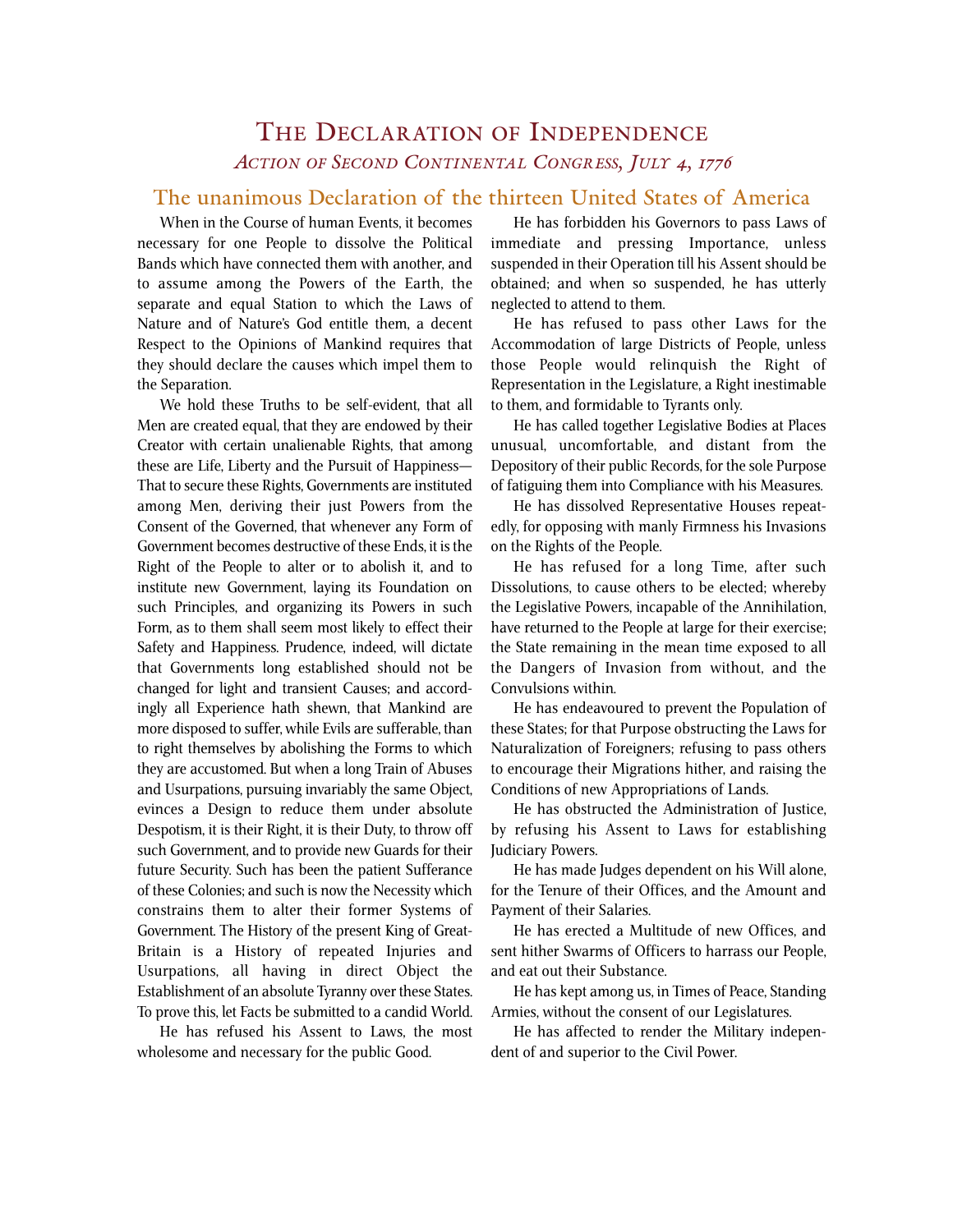He has combined with others to subject us to a Jurisdiction foreign to our Constitution, and unacknowledged by our Laws; giving his Assent to their Acts of pretended Legislation:

For quartering large Bodies of Armed Troops among us;

For protecting them, by a mock Trial, from Punishment for any Murders which they should commit on the Inhabitants of these States:

For cutting off our Trade with all Parts of the World:

For imposing Taxes on us without our Consent: For depriving us, in many Cases, of the Benefits of Trial by Jury:

For transporting us beyond Seas to be tried for pretended Offences:

For abolishing the free System of English Laws in a neighbouring Province, establishing therein an arbitrary Government, and enlarging its Boundaries, so as to render it at once an Example and fit Instrument for introducing the same absolute Rules into these Colonies:

For taking away our Charters, abolishing our most valuable Laws, and altering fundamentally the Forms of our Governments:

For suspending our own Legislatures, and declaring themselves invested with Power to legislate for us in all Cases whatsoever.

He has abdicated Government here, by declaring us out of his Protection and waging War against us.

He has plundered our Seas, ravaged our Coasts, burnt our Towns, and destroyed the Lives of our People.

He is, at this Time, transporting large Armies of foreign Mercenaries to compleat the Works of Death, Desolation, and Tyranny, already begun with circumstances of Cruelty and Perfidy, scarcely paralleled in the most barbarous Ages, and totally unworthy the Head of a civilized Nation.

He has constrained our fellow Citizens taken Captive on the high Seas to bear Arms against their Country, to become the Executioners of their Friends and Brethren, or to fall themselves by their Hands.

He has excited domestic Insurrections amongst us, and has endeavoured to bring on the Inhabitants of our Frontiers, the merciless Indian Savages, whose known Rule of Warfare, is an undistinguished Destruction, of all Ages, Sexes and Conditions.

In every stage of these Oppressions we have Petitioned for Redress in the most humble Terms: Our repeated Petitions have been answered only by repeated Injury. A Prince, whose Character is thus marked by every act which may define a Tyrant, is unfit to be the Ruler of a free People.

Nor have we been wanting in Attentions to our British Brethren. We have warned them from Time to Time of Attempts by their Legislature to extend an unwarrantable Jurisdiction over us. We have reminded them of the Circumstances of our Emigration and Settlement here. We have appealed to their native Justice and Magnanimity, and we have conjured them by the Ties of our common Kindred to disavow these Usurpations, which, would inevitably interrupt our Connections and Correspondence. They too have been deaf to the Voice of Justice and of Consanguinity. We must, therefore, acquiesce in the Necessity, which denounces our Separation, and hold them, as we hold the rest of Mankind, Enemies in War, in Peace, Friends.

We, therefore, the Representatives of the UNITED STATES OF AMERICA, in GENERAL CONGRESS, Assembled, appealing to the Supreme Judge of the World for the Rectitude of our Intentions, do, in the Name, and by Authority of the good People of these Colonies, solemnly Publish and Declare, That these United Colonies are, and of Right ought to be, FREE AND INDEPENDENT STATES; that they are absolved from all Allegiance to the British Crown, and that all political Connection between them and the State of Great-Britain, is and ought to be totally dissolved; and that as FREE AND INDEPENDENT STATES, they have full Power to levy War, conclude Peace, contract Alliances, establish Commerce, and to do all other Acts and Things which INDEPENDENT STATES may of right do. And for the support of this Declaration, with a firm Reliance on the Protection of divine Providence, we mutually pledge to each other our Lives, our Fortunes, and our sacred Honor.

## *John Hancock.*

*Georgia Button Gwinnett, Lyman Hall, Geo. Walton*  NORTH CAROLINA, *Wm. Hooper, Joseph Hewes, John Penn.*

SOUTH-CAROLINA, *Edward Rutledge, Thos Heyward, junr., Thomas Lynch, junr., Arthur Middleton.*